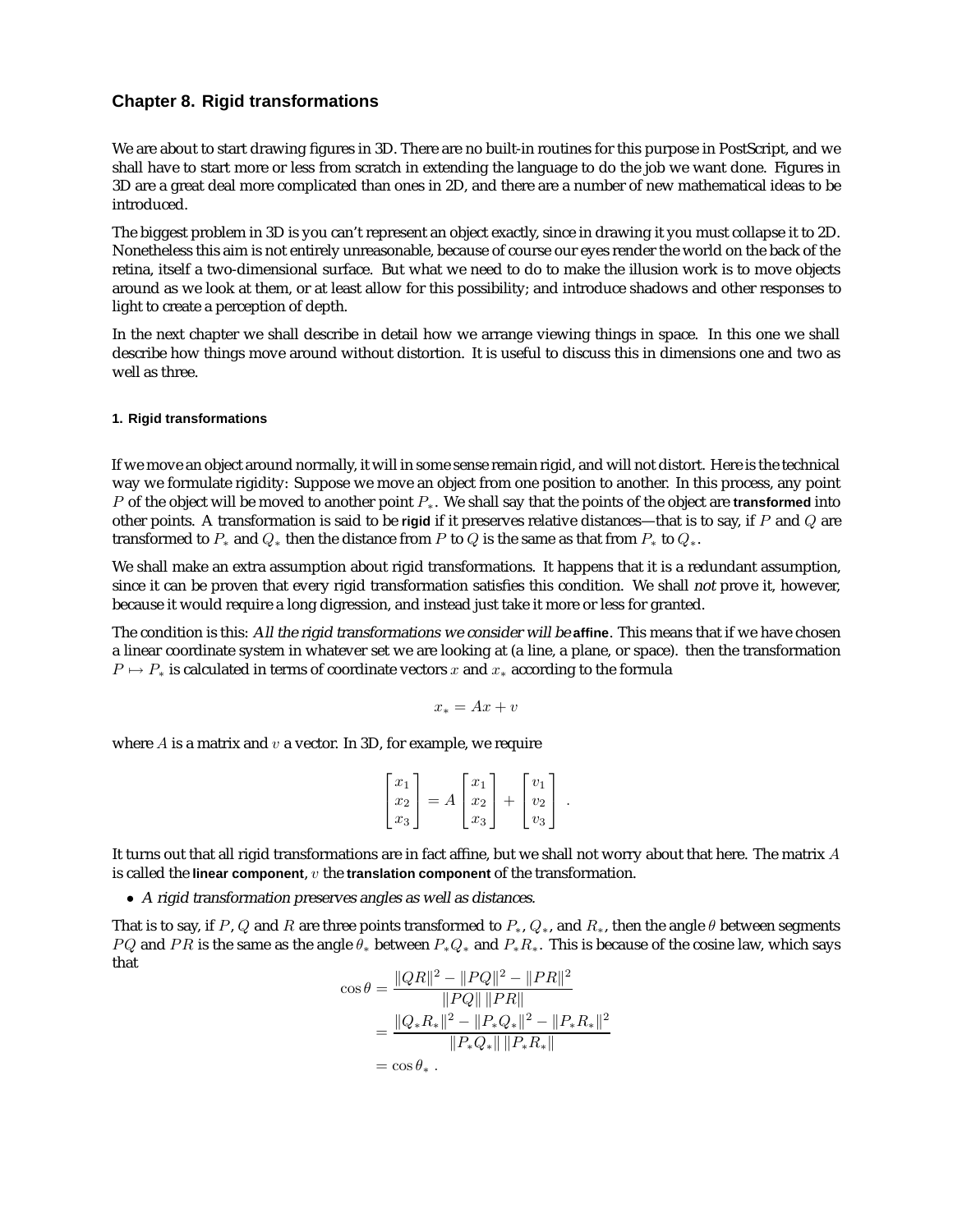A few other facts are more elementary:

- The composition of rigid transformations is rigid.
- The inverse of <sup>a</sup> rigid transformations is rigid.

In the second statement, it is implicit that a rigid transformation has an inverse. This is easy to demonstrate. An affine transformation will be rigid when its linear component is, since a translation will certainly not distort lengths. But if its linear component does not have an inverse, then it is **singular**, which means that it will collapse some line, at least, onto a point. Then it cannot preserve lengths, which is a contradiction.

In order to classify rigid transformations, which is what we shall now do, we must thus classify the linear ones.

**Exercise 1.1.** The inverse of the transformation  $x \mapsto Ax + v$  is also affine. What are its linear and translation components?

## **2. Dot and cross products**

A bit later we shall need to know some basic facts about vector algebra. In any number of dimensions we define the dot product of two vectors

$$
u = (x_1, x_2, \ldots, x_n), \quad v = (y_1, y_2, \ldots, y_n)
$$

to be

$$
u\bullet v=x_1y_1+x_2y_2+\cdots x_ny_n.
$$

The relation between dot products and geometry is expressed by the cosine rule for triangles, which asserts that if  $\theta$  is the angle between u and v then

$$
\cos\theta = \frac{u \bullet v}{\|u\| \|v\|}.
$$

In particular u and v are perpendicular when  $u \bullet v = 0$ .

In 3D there is another kind of product. If

$$
u = (x_1, x_2, x_3), \quad v = (y_1, y_2, y_3)
$$

then their **cross product**  $u \times v$  is the vector

$$
(x_2y_3 - y_2x_3, x_3y_1 - x_1y_3, x_1y_2 - x_2y_1).
$$

This formula can be remembered if we write the vectors u and v in a  $2 \times 3$  matrix

$$
\begin{bmatrix} x_1 & x_2 & x_3 \ y_1 & y_2 & y_3 \end{bmatrix}
$$

and then for each column of this matrix calculate the determinant of the  $2 \times 2$  matrix we get by crossing out in turn each of the columns. The only tricky part is that with the middle coefficient we must reverse sign. Thus

$$
u \times v = \left( \begin{vmatrix} x_2 & x_3 \\ y_2 & y_3 \end{vmatrix}, -\begin{vmatrix} x_1 & x_3 \\ y_1 & y_3 \end{vmatrix}, \begin{vmatrix} x_1 & x_2 \\ y_1 & y_2 \end{vmatrix}, \right).
$$

Here

$$
\begin{vmatrix} a & b \\ c & d \end{vmatrix} = ad - bc.
$$

The geometrical significance of the cross product is contained in these rules:

• The length of  $w = u \times v$  is the area of the parallelogram spanned in space by u and v.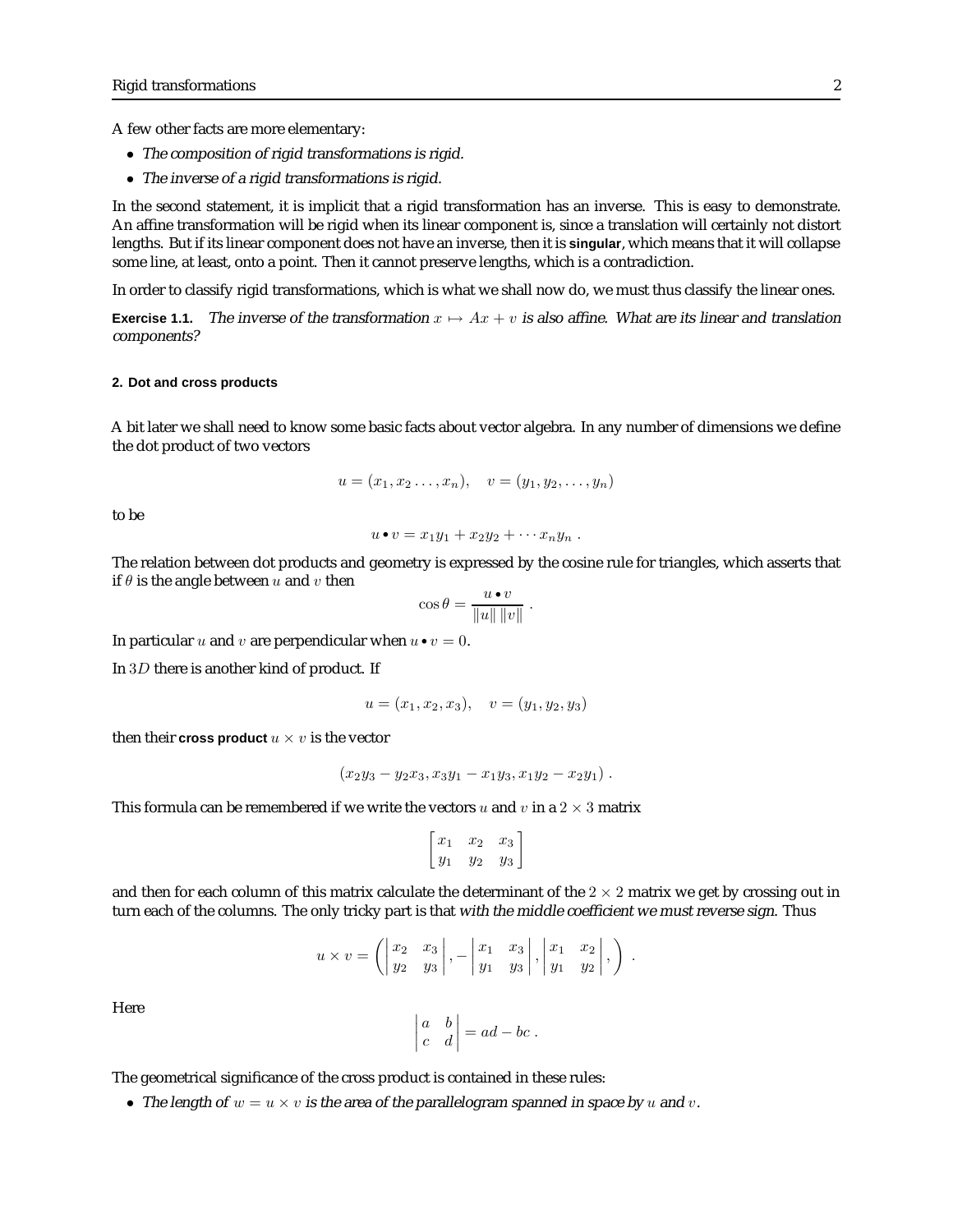• It lies in the line perpendicular to the plane containing  $u$  and  $v$  and its direction is determined by the right hand rule.



The cross product  $u \times v$  will vanish only when u and v are multiples of one another.

In these notes, the main use of dot products and cross products will be in calculating **projections**.

(1) Suppose  $\alpha$  to be any vector in space and u some other vector in space. The **projection of** u **along**  $\alpha$  is the vector  $u_0$  we get by projecting u perpendicularly onto the line through  $\alpha$ .



What is this projection? It must be a multiple of  $\alpha$ . We can figure out what multiple by using trigonometry. We know three facts: (a) The angle  $\theta$  between  $\alpha$  and  $u$  is determined by the formula

$$
\cos\theta = \frac{u \bullet \alpha}{\|\alpha\| \|u\|} .
$$

(b) The length of the vector  $u_0$  is  $||u||\cos\theta$ , and this is to be interpreted algebraically in the sense that if  $u_0$  faces in the direction opposite to  $\alpha$  this is negative. (c) Its direction is either the same or opposite to  $\alpha$ . The vector  $\alpha/||\alpha||$ is a vector of unit length pointing in the same direction as  $\alpha$ . Therefore

$$
u_0 = ||u|| \cos \theta \frac{\alpha}{\|\alpha\|} = ||u|| \frac{u \cdot \alpha}{\|\alpha\| ||u||} \frac{\alpha}{\|\alpha\|} = \left(\frac{u \cdot \alpha}{\|\alpha\|^2}\right) \alpha = \left(\frac{u \cdot \alpha}{\alpha \cdot \alpha}\right) \alpha.
$$

(2) Now let  $u_{\perp}$  be the projection of u onto the plane  $\Pi$  through the origin perpendicular to  $\alpha$ .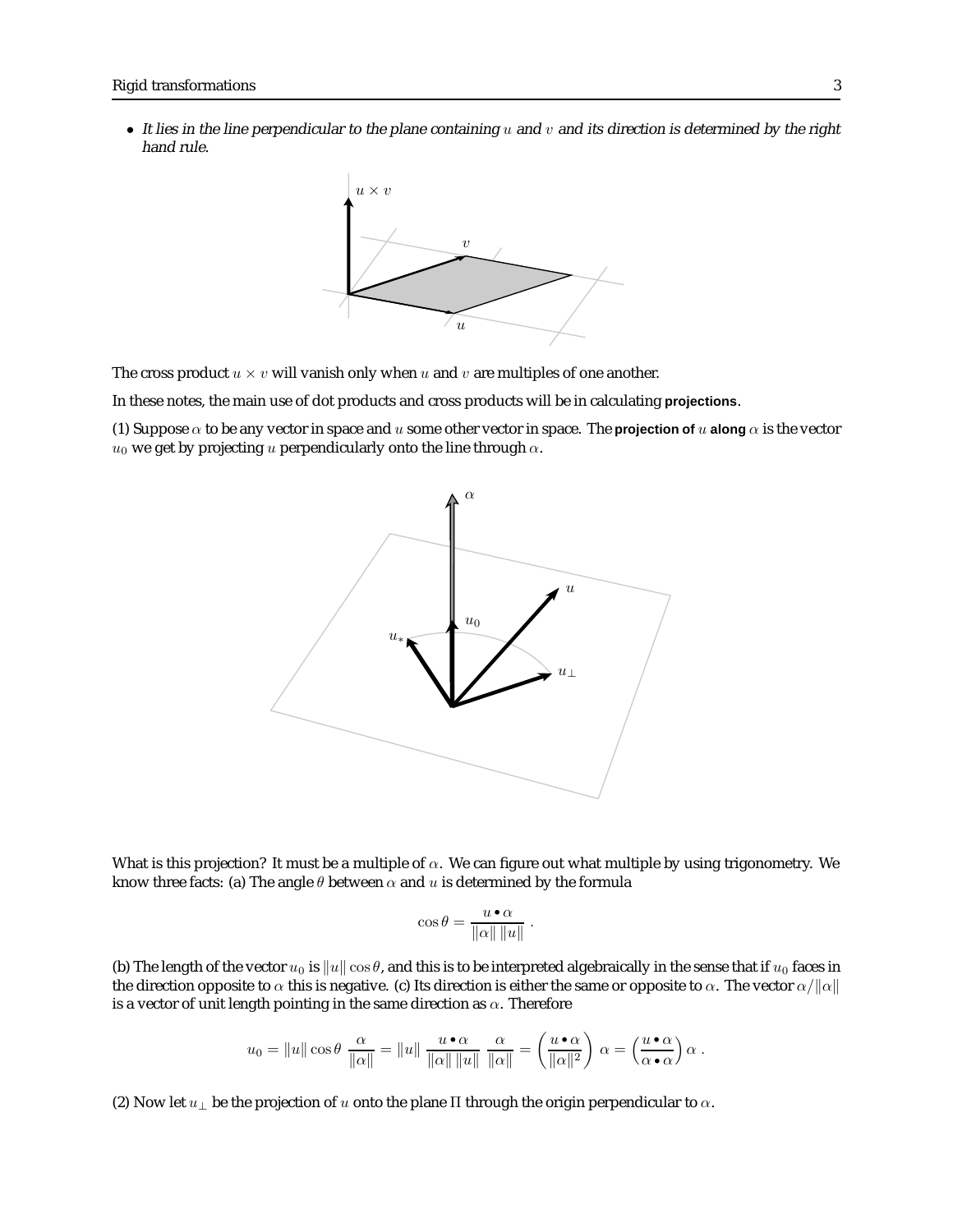The vector  $u$  has the orthogonal decomposition

$$
u=u_0+u_\perp
$$

and therefore we can calculate

$$
u_{\perp}=u-u_0.
$$

(3) Finally, let  $u_*$  be the vector in  $\Pi$  we get by rotating  $u_*$  by  $90^\circ$  in  $\Pi$ , using the right hand rule to determine what direction of rotation is positive.

How do we calculate  $u_*$ ? We want it to be perpendicular to both  $\alpha$  and  $u_{\perp}$ , so it ought to be related to the cross product  $\alpha \times u_{\perp}$ . A little thought should convince you that in fact the direction of  $u_*$  will be the same as that of  $\alpha \times u_1$ , so that  $u_*$  will be a positive multiple of  $\alpha \times u_1$ . We want  $u_*$  to have the same length as  $u_1$ . Since  $\alpha$  and  $u_{\perp}$  are perpendicular to each other, the length of the cross product is equal to the product of the lengths of  $\alpha$  and  $u_{\perp}$ , and we must divide by  $||\alpha||$  to get a vector of length  $||u_{\perp}$ . Therefore, all in all

$$
u_* = \frac{\alpha}{\|\alpha\|} \times u_\perp .
$$

Incidentally, in all of this discussion it is only the direction of  $\alpha$  that plays a role. It is often useful to normalize  $\alpha$ right at the beginning of these calculations, that is to say replace  $\alpha$  by  $\alpha/||\alpha||$ .

**Exercise 2.1.** Write PostScript programs to calculate dot products, cross products,  $u_0, u_1, u_*$ .

#### **3. The classification of linear rigid transformations**

Let *A* be an  $n \times n$  matrix.

$$
A = \begin{bmatrix} a_{1,1} & a_{1,2} & \dots & a_{1,n} \\ a_{2,1} & a_{2,2} & \dots & a_{2,n} \\ \vdots & \vdots & \ddots & \vdots \\ a_{n,1} & a_{n,2} & \dots & a_{n,n} \end{bmatrix}.
$$

Let  $e_i$  be the column vector with exactly one non-zero coordinate equal to 1 in the *i*-th place. Then  $Ae_i$  is equal to the *i*-th column of A. The transformation corresponding to A takes the origin to itself, and the length of  $e_i$  is 1. Therefore the length of the *i*-th column of  $A$  is also 1.

The angle between  $e_i$  and  $e_j$  is 90° if  $i \neq j$ , and therefore the angle between the *i*-th and *j*-th columns of A is also 90◦.

Since the square of the length of a vector u is equal to the dot product  $u \cdot u$ , and the angle between two vectors of length 1 is given by their dot product  $u \cdot v$ , this means that the columns  $u_i$  of A satisfy the relations

$$
u_i \bullet u_j = \begin{cases} 1 & i = j \\ 0 & \text{otherwise} \end{cases}
$$

Any matrix A satisfying these conditions is said to be **orthogonal**. The transpose <sup>t</sup>A of a matrix A is obtained by flipping A along its diagonal. In other words, the rows of  ${}^tA$  are the columns of A, and vice-versa. By definition of the matrix product  ${}^t\!A A$ , its entries are the various dot products of the columns of A with the rows of  ${}^t\!A$ . Therefore a matrix  $A$  is orthogonal if and only if

$$
{}^t\!A A = I, \quad A^{-1} = {}^t\!A.
$$

If A and B are two  $n \times n$  matrices, then

$$
\det(AB) = \det(A)\det(B) .
$$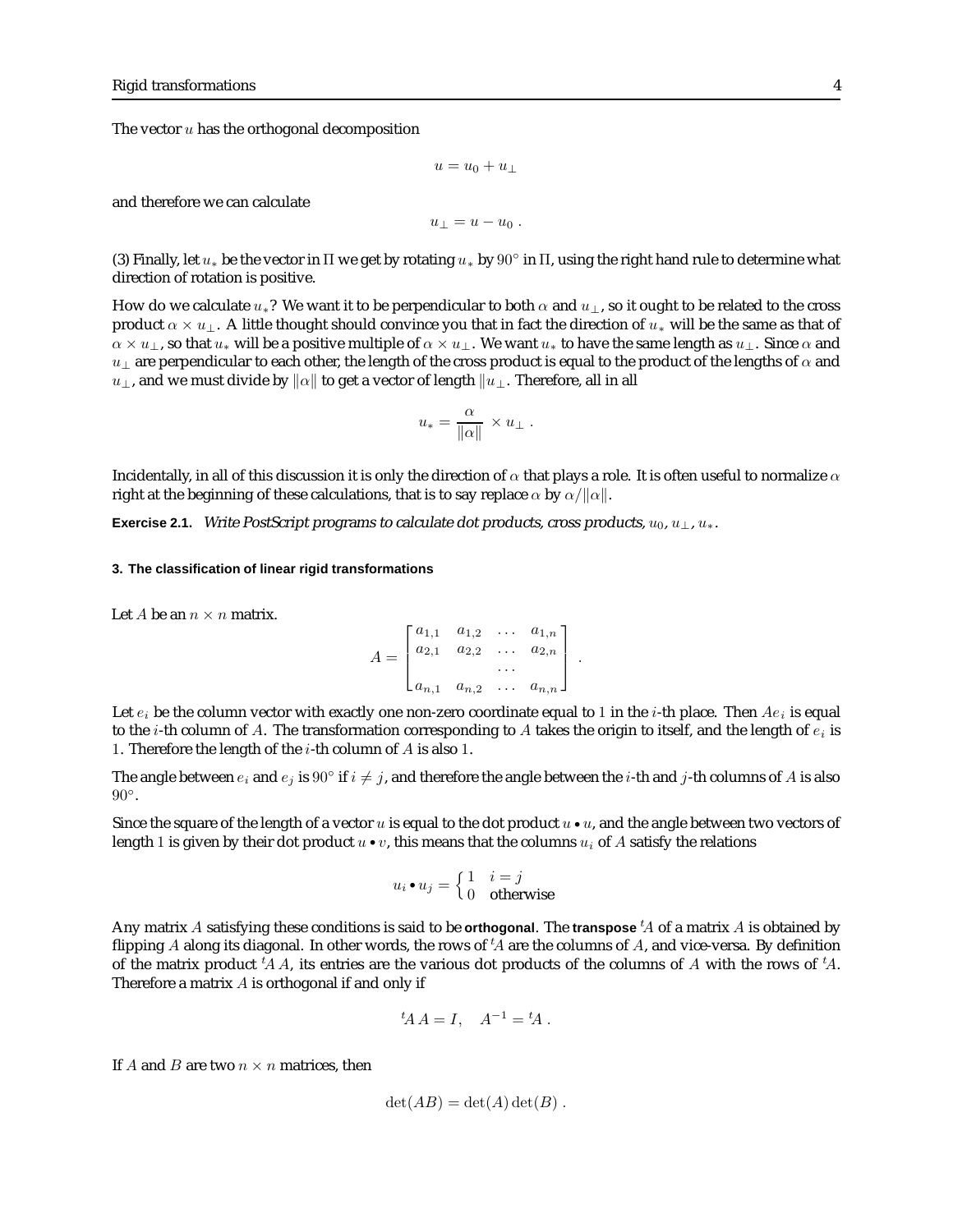The determinant of  $A$  is the same as that of its transpose. If  $A$  is an orthogonal matrix, then

$$
\det(I) = \det(A)\det({}^tA) = \det(A)^2
$$

so that  $\det(A) = \pm 1$ . If  $\det(A) = 1$ , A is said to **preserve orientation**, otherwise **reverse orientation**. There is a serious qualitative difference between the two types. If we start with an object in one position and move it continuously, then the transformation describing its motion will be a continuous family of rigid transformations. The linear component at the beginning is the identity matrix, with determinant 1. Since the family varies continuously, the linear component can never change the sign of its determinant, and must therefore always be orientation preserving. A way to change orientation would be to reflect the object, as if in a mirror.

$$
R \qquad \text{A}
$$

## **4. Orthogonal transformations in 2D**

In 2D the classification of orthogonal transformations is very simple. First of all, we can rotate an object through some angle (possibly  $0^\circ$ ).



This preserves orientation. The matrix of this transformation is, as we saw much earlier,

$$
\begin{bmatrix}\n\cos\theta & -\sin\theta \\
\sin\theta & \cos\theta\n\end{bmatrix}.
$$

Second, we can reflect things in an arbitrary line.

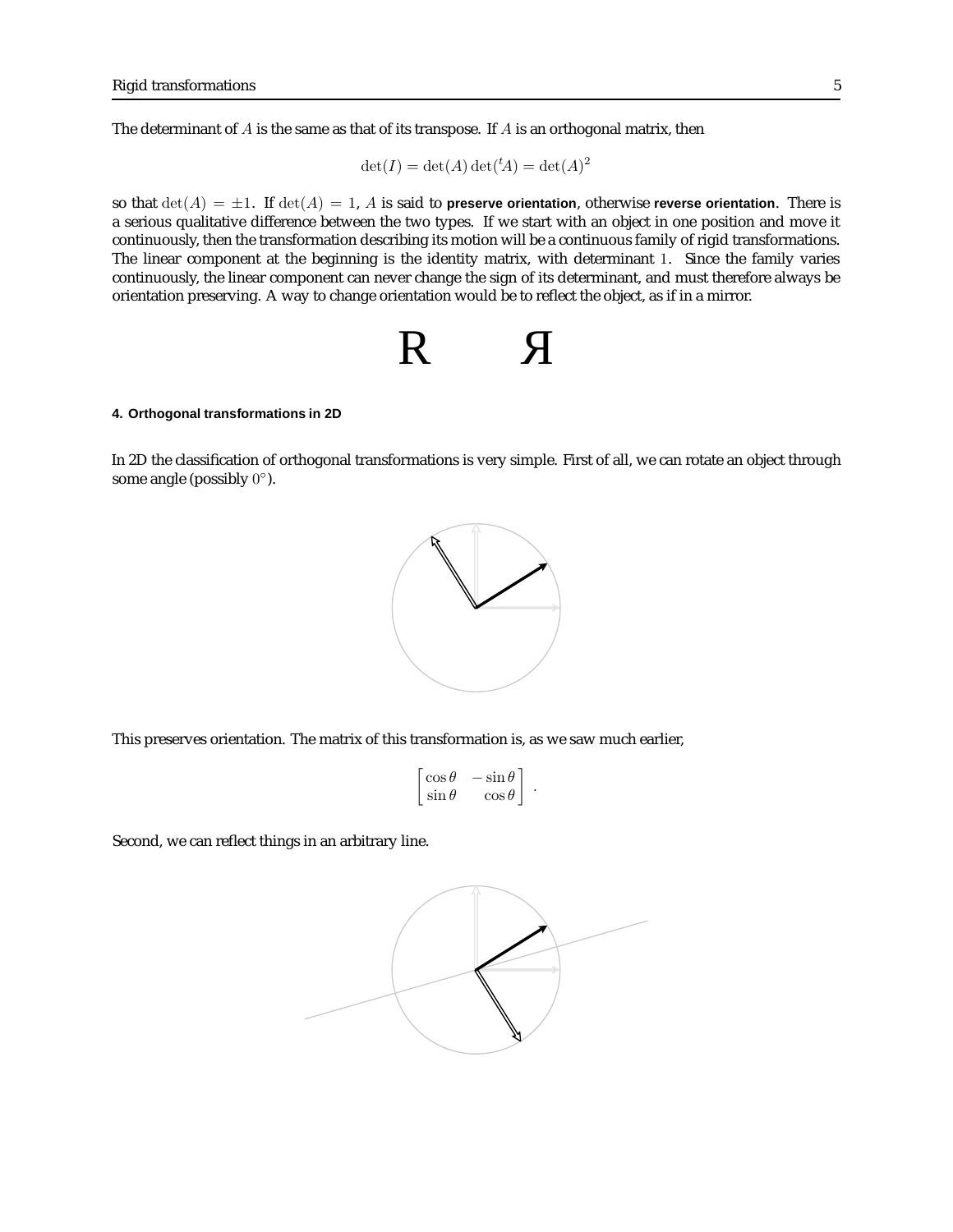That is to say, given a line  $\ell$ , we can transform points on  $\ell$  into themselves, points in the line through the origin perpendicular to  $\ell$  into their negatives. This reverses orientation.

**Exercise 4.1.** If  $\ell$  is the line at angle  $\theta$  with respect to the positive x-axis, what is the matrix of this reflection?

It turns out there are no more possibilities.

• Every linear rigid transformation in 2D is either <sup>a</sup> rotation or <sup>a</sup> reflection.

Let  $e_1 = (1,0), e_2 = (0,1)$ , and let T be a linear rigid transformation. Since  $e_1$  and  $e_2$  both have length 1, both  $Te_1$  and  $Te_1$  also have length 1. All of these lie on the unit circle. Since the angle between  $e_1$  and  $e_2$  is  $90°$ , so is that between  $Te_1$  and  $Te_2$ . There are two distinct possibilities, however. Either we rotate in the positive direction from  $Te_1$  to  $Te_2$ , or in the negative direction.



In the first case, we obtain  $Te_1$  and  $Te_2$  from  $e_1$  and  $e_2$  by a rotation. In the second case, something more complicated is going on. Here, as we move a vector u from  $e_1$  towards  $e_2$  and all the way around again to  $e_1$ , Tu moves along the arc from  $Te_1$  to  $Te_2$  all the way around again to  $Te_1$ , and in the opposite direction. Now if we start with two points anywhere on the unit circle and move them around in opposite directions, sooner or later they will meet. At that point we have  $Tu = u$ . Since T fixes u it fixes the line through u, hence takes points on the line through the origin perpendicular to it into itself. It cannot fix the points on that line, so it must negate them. In other words,  $T$  amounts to reflection in the line through  $u$ .

**Exercise 4.2.** Explain why we can take u to be either of the points half way between  $e_1$  and  $Te_1$ .

**Exercise 4.3.** Find a formula for the reflection of  $v$  in the line through  $u$ .

#### **5. Rigid motions in 3D**

There is one natural way to construct rigid linear motions in 3D. Choose an axis, and choose on it a direction. Equivalently choose a unit vector  $u$ , and the axis to be the line through  $u$ , with direction that of  $u$ .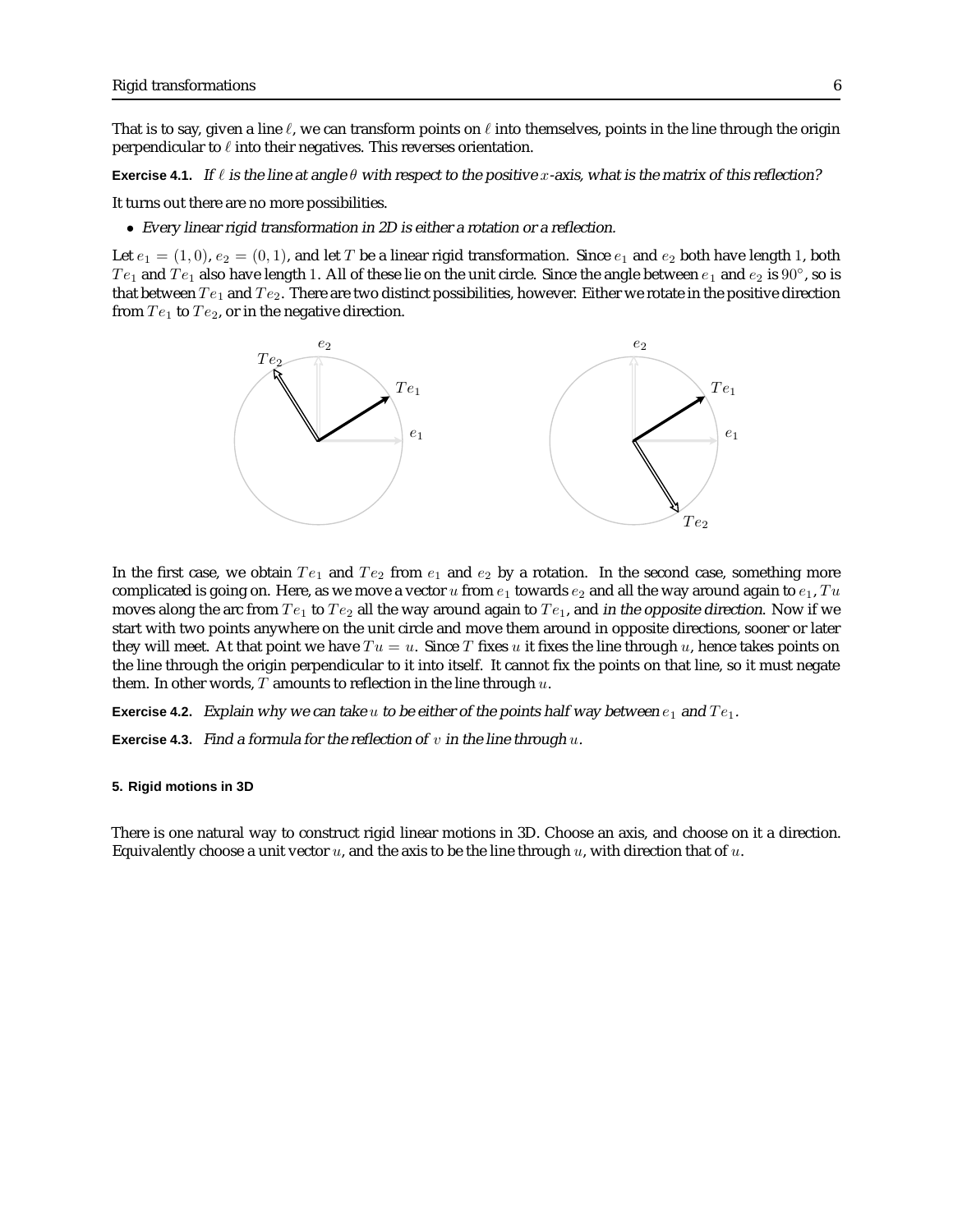

Choose an angle  $\theta$ . Rotate things around the axis through angle  $\theta$ , in the positive direction as seen along the axis from the positive direction. This is called an **axial rotation**.

• The only orientation-preserving linear rigid transformations in 3D are axial rotations.

We shall give two proofs, one algebraic and the other geometric. But we postpone both until later in the chapter.

## **6. Calculating the effect of axial rotations**

To begin this section, I remark again that to determine an axial rotation we must specify not only an axis but a direction on that axis. This is because the sign of a rotation in  $3D$  is only determined if we know whether it is assigned by a left hand or right hand rule. At any rate if choosing a vector along an axis fixes a direction on it. Given a direction on an axis we shall adopt the convention that the direction of positive rotation follows the right hand rule.

So now the question we want to answer is this: Given a vector  $\alpha \neq 0$  and an angle  $\theta$ . If u is any vector in space and we rotate u around the axis through  $\alpha$  by  $\theta$ , what new point v do we get? This is one of the main calculations we will make to draw moved or moving objects in 3D.

There are some cases which are simple. If  $u$  lies on the axis, it is fixed by the rotation. If it lies on the plane perpendicular to  $\alpha$  it is rotated by  $\theta$  in that plane (with the direction of positive rotation determined by the right hand rule).

If  $u$  is an arbitrary vector, we express it as a sum of two vectors, one along the axis and one perpendicular to it, and then use linearity to find the effect of the rotation on it.

To be precise, let R be the rotation we are considering. Given u we can find its **projection** onto the axis along  $\alpha$  to be

$$
u_0 = \left(\frac{\alpha \bullet u}{\alpha \bullet \alpha}\right) \alpha
$$

Its projection  $u_⊥$  is then  $u - u_0$ . We write

$$
u = u_0 + u_{\perp}
$$
  
\n
$$
Ru = Ru_0 + Ru_{\perp}
$$
  
\n
$$
= u_0 + Ru_{\perp}.
$$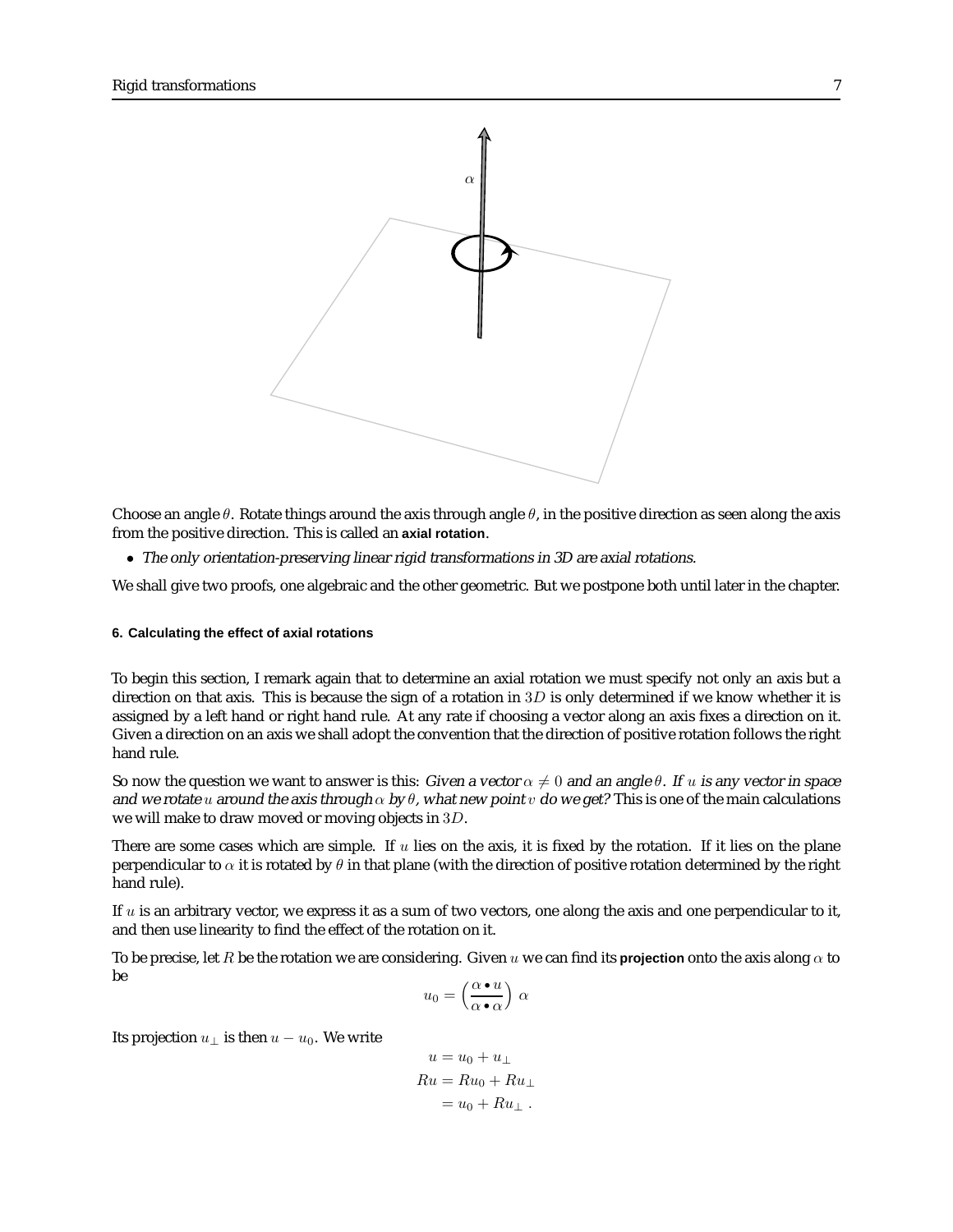#### How can we find  $Ru_{\perp}$ ?

Normalize  $\alpha$  so  $\|\alpha\|=1$ , in effect replacing  $\alpha$  by  $\alpha/\|\alpha\|$ . This normalized vector has the same direction and axis as  $\alpha$ . The vector  $u_* = \alpha \times u_{\perp}$  will then be perpendicular to both  $\alpha$  and to  $u_{\perp}$  and will have the same length as  $u_\perp$ . The plane perpendicular to  $\alpha$  is spanned by  $u_\perp$  and  $u_*,$  which are perpendicular to each other and have the same length. The following picture shows what we are looking at from on top of  $\alpha$ .



It shows:

• The rotation by  $\theta$  takes  $u_{\perp}$  to

$$
Ru_{\perp} = (\cos \theta) u_{\perp} + (\sin \theta) u_{*} .
$$

In summary:

- (1) Normalize  $\alpha$ , replacing  $\alpha$  by  $\alpha/||\alpha||$ .
- (2) Calculate

 $u_0 = \left(\frac{\alpha \bullet u}{\alpha u}\right)$  $\alpha \bullet \alpha$  $\big\}$   $\alpha$ .

 $u_{\perp} = u - u_0$ .

 $u_* = \alpha \times u_\perp$ .

- (3) Calculate
- (4) Calculate
- (5) Finally set

 $Ru = u_0 + (\cos \theta) u_{\perp} + (\sin \theta) u_{*}$ .

**Exercise 6.1.** What do we get if we rotate the vector  $(1, 0, 0)$  around the axis through  $(1, 1, 0)$  by 36°?

**Exercise 6.2.** Write a PostScript procedure with  $\alpha$  and  $\theta$  as arguments and returns the matrix associated to rotation by  $\theta$  around  $\alpha$ .

## **7. Eigenvalues and rotations**

In this section we shall see the first proof that all linear, rigid, orientation-preserving transformations are axial rotations. It requires the notions of eigenvalue and eigenvector.

If T is any linear operator, an eigenvector of T is a vector  $v \neq 0$  such that Tv is a scalar multiple of v:

 $Tv = cv$ .

the number  $c$  is called the eigenvalue corresponding to  $v$ .

If A is a matrix representing  $T$ , then the eigenvalues of  $T$  are the roots of the characteristic polynomial

 $\det(A - xI)$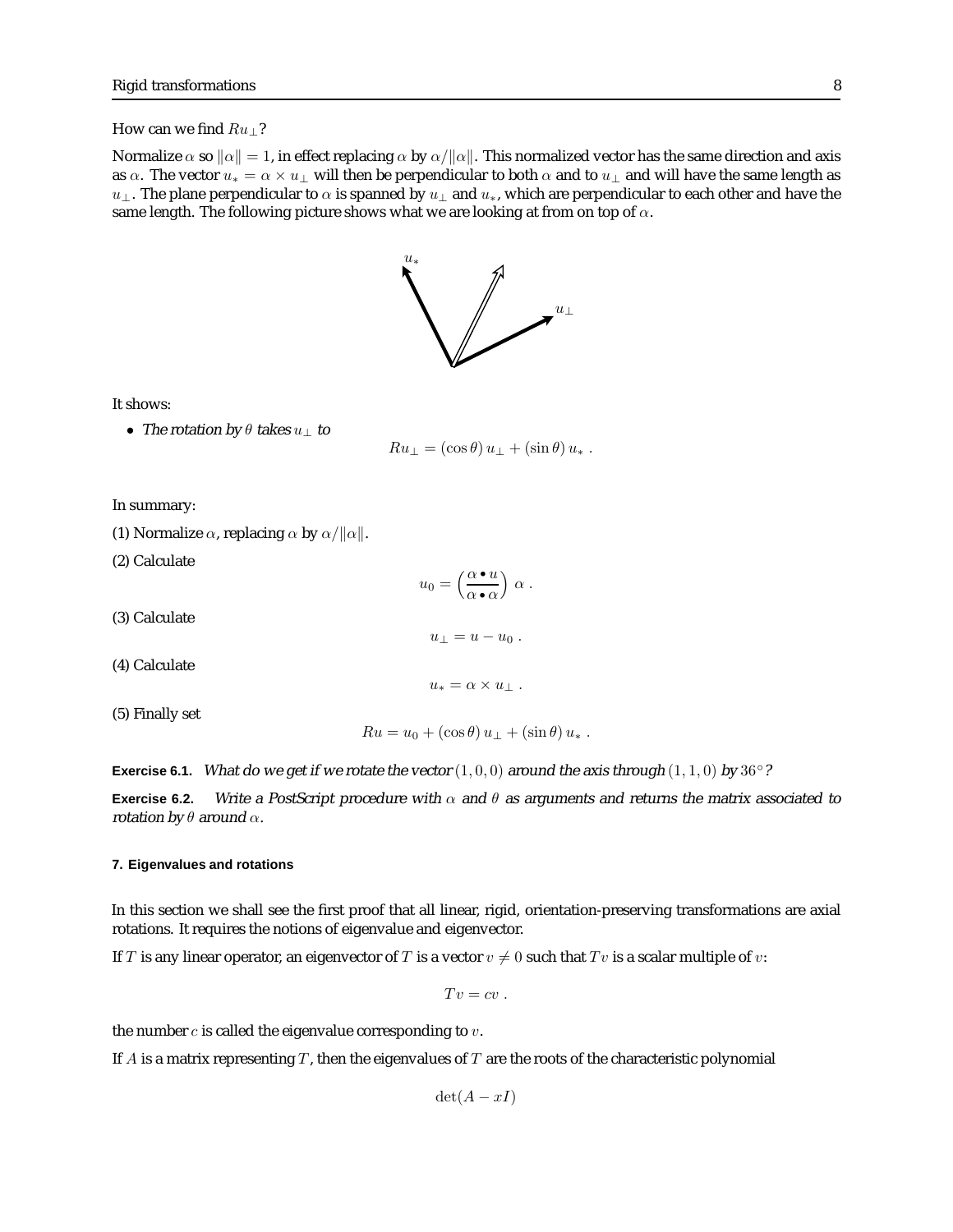where  $x$  is a variable. For a  $3 \times 3$  matrix

$$
A - xI = \begin{bmatrix} a_{1,1} - x & a_{1,2} & a_{1,3} \\ a_{2,1} & a_{2,2} - x & a_{2,3} \\ a_{3,1} & a_{3,2} & a_{3,3} - x \end{bmatrix}
$$

and the characteristic polynomial is a cubic polynomial which starts out

$$
-x^3+\cdots.
$$

For  $x < 0$  and |x| large, this expression is positive, and for  $x > 0$  and |x| large it is negative. It must cross the x-axis somewhere, which means that it must have at least one real root. Therefore A has at least one real eigenvalue. In 2D this argument fails—there may be two conjugate complex eigenvalues instead.

Let c be a real eigenvalue of T, v a corresponding eigenvector. Since T is a rigid transformation,  $||Tv|| = ||v||$ , or  $||cv|| = ||v||$ . Since  $||cv|| = |c|| ||v||$  and  $||v|| \neq 0$ ,  $|c| = 1$  and  $c = \pm 1$ .

If  $c = 1$ , then we have a vector fixed by T. Since T preserves angles, it takes all vectors in the plane through the origin perpendicular to v into itself. Since T reserves orientation and  $Tv = v$ , the restriction of T on this plane also preserves orientation. Therefore  $T$  rotates vectors in this plane, and must be a rotation around the axis through  $v$ .

If  $c = -1$ , then we have  $Tv = -v$ . The transformation T still takes the complementary plane into itself. Since T preserves orientation in 3D but reverses orientation on the line through  $v$ , T reverses orientation on this plane. But then T must be a reflection on this plane. We can find u such that  $Tu = u$ , and w perpendicular to u and v such that  $Tw = -w$ . In this case, T is rotation through 180 $\degree$  around the axis through u.

## **8. Finding the axis and angle**

If we are given a matrix R which we calculate to be orthogonal and with determinant 1, how do we find its axis and rotation angle? (1) How do we find its axis? If  $e_i$  is the i-th standard basis vector (one of  $\mathbf{i}$ ,  $\mathbf{j}$ , or  $\mathbf{k}$ ) the i-th column of R is  $Re_i$ . Now for any vector u the difference  $Ru - u$  is perpendicular to the rotation axis. Therefore we can find the axis by calculating a cross product  $(Re_i - e_i) \times (Re_j - e_j)$  for one of the three possible distinct pairs from the set of indices 1, 2, 3–unless it happens that this cross-product vanishes. Usually all three of these cross products will be non-zero vectors on the rotation axis, but in exceptional circumstances it can happen that one or more will vanish. It can even happen that all three vanish! But this only when  $A$  is the identity matrix, in which case we are dealing with the trivial rotation, whose axis isn't well defined anyway.

At any rate, any of the three which is not zero will tell us what the axis is.

(2) How do we find the rotation angle?

As a result of part (1), we have a vector  $\alpha$  on the rotation axis. Normalize it to have length 1. Choose one of the  $e_i$  so that  $\alpha$  is not a multiple of  $e_i$ . Let  $u = e_i$ . Then  $Ru$  is the *i*-th column of  $R$ .

Find the projection  $u_0$  of u along  $\alpha$ , set  $u_{\perp} = u - u_0$ . Calculate  $Ru_{\perp} = Ru - u_0$ . Next calculate

$$
u_* = \alpha \times u_\perp .
$$

and let  $\theta$  be the angle between  $u_{\perp}$  and  $Ru_{\perp}$ . The rotation angle is  $\theta$  if  $Ru_{\perp} \bullet u_* > = 0$  otherwise  $-\theta$ .

**Exercise 8.1.** If

$$
R = \begin{bmatrix} 0.899318 & -0.425548 & 0.100682 \\ 0.425548 & 0.798635 & -0.425548 \\ 0.100682 & 0.425548 & 0.899318 \end{bmatrix}
$$

find the axis and angle.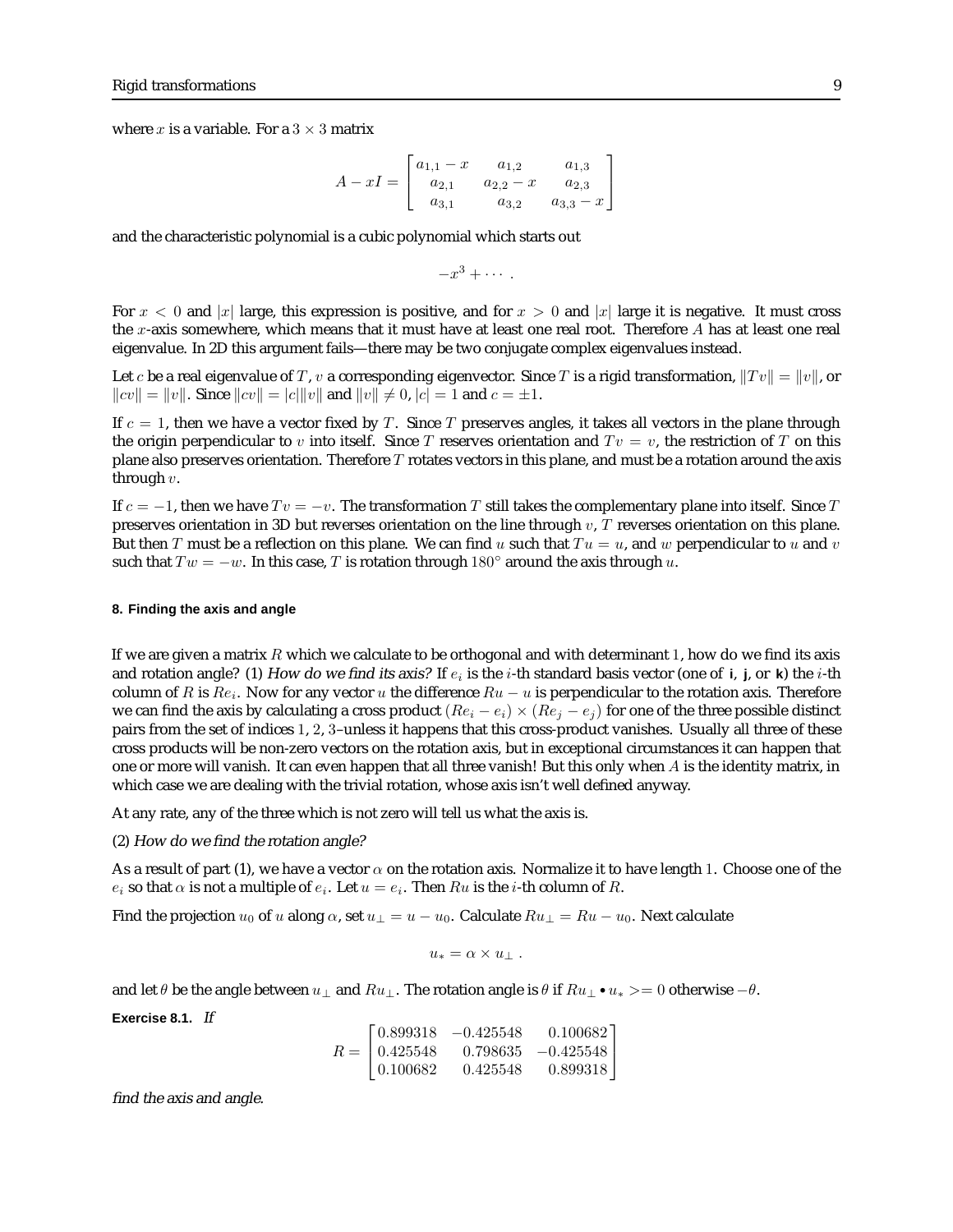#### **9. Euler's Theorem**

The fact that every orthogonal matrix with determinant 1 is an axial rotation may seem quite reasonable, after some thought about what else might such a linear transformation be, but I claim that it is not quite intuitive. To demonstrate this, let me point out that it implies that the combination of two rotations around distinct axes is again <sup>a</sup> rotation. This is not at all obvious, and in particular it is difficult to see what the axis of the combination should be. This axis was constructed geometrically by Euler.



Let  $P_1$  and  $P_2$  be points on the unit sphere. Suppose  $P_1$  is on the axis of a rotation of angle  $\theta_1$ ,  $P_2$  that of a rotation of angle  $\theta_2$ . Draw the spherical arc from  $P_1$  to  $P_2$ . On either side of this arc, at  $P_1$  draw arcs making an angle of  $\theta_1/2$  and at  $P_2$  draw arcs making an angle of  $\theta_2/2$ . Let these side arcs intersect at  $\alpha$  and  $\beta$  on the unit sphere. The the rotation  $R_1$  around  $P_1$  rotates  $\alpha$  to  $\beta$ , and the rotation  $R_2$  around  $P_2$  moves  $\beta$  back to  $\alpha$ . Therefore  $\alpha$  is fixed by the composition  $R_2R_1$ , and must be on its axis.

**Exercise 9.1.** What is the axis of  $R_1R_2$ ? Prove geometrically that generally

$$
R_1R_2 \neq R_2R_1.
$$

Given Euler's Theorem, we can finish our second proof that all linear rigid transformations in 3D are axial rotations by showing the following to be true:

• Any linear rigid transformation can be expressed as the composition of axial rotations.

Let T be the given linear rigid transformation. Let N be the 'north pole'  $(0, 0, 1)$ , S the 'south pole'  $(0, 0, -1)$ , E the corresponding 'equator' on the unit sphere. If  $TN = N$ , then T itself must be just a rotation around the NS axis. If  $TN \neq N$ , then a single rotation A around an axis through opposite points of E will bring TN up to N, but then TA must be an axial rotation B, and  $T = BA^{-1}$ .

# **10. Linear transformations and matrices**

There is one point we have been a bit careless about. Suppose  $T$  to be a rigid linear transformation. It has been asserted that if  $Tv = v$  then T preserves orientation on the plane through the origin perpendicular to v, and if